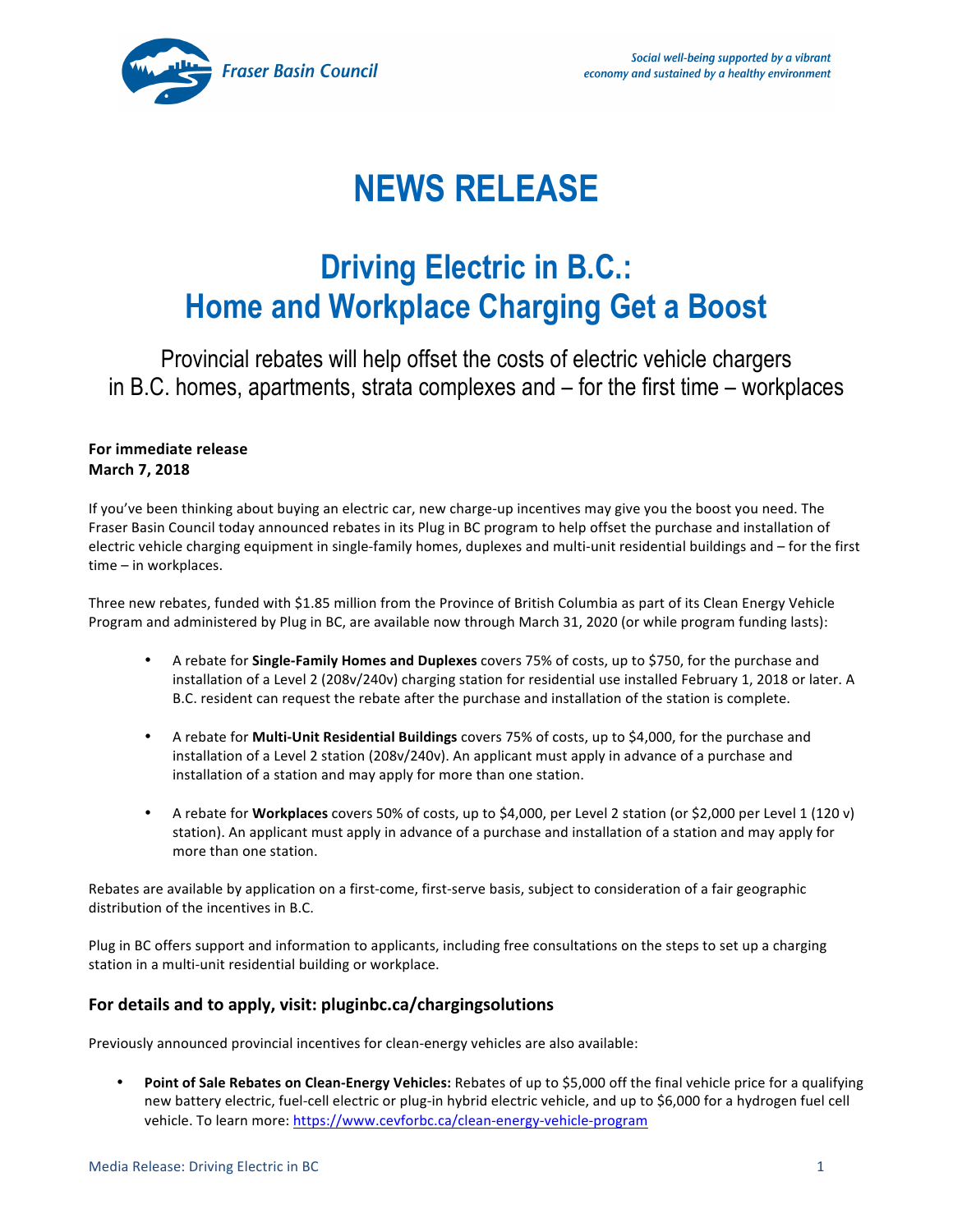• Specialty Use Electric Vehicles: Rebates of \$2,000 to \$50,000 are available on the purchase of eligible specialtyuse vehicles, including electric motorcycles, forklifts, trucks and buses. There are options for fleets and new options for individual consumers. To learn more: http://pluginbc.ca/suvi/

#### **Fast Facts**

- There are now 8,000 electric cars on B.C. roads
- Most auto manufacturers have at least one electric car model and there are about 30 model choices today
- B.C.'s grid is 98% clean energy, meaning significant emissions reductions when switching from gas to electric
- Most vehicle charging is overnight at home, when demand on the electrical grid is low
- It costs EV drivers about \$5 to fully charge the average electric car for 150-300 km of travel in a full battery electric car, depending on the model
- There are around 1,000 public charging stations in B.C., including over 40 fast chargers (and 20 more soon to be installed) to make long-distance travel easier. Learn more: https://pluginbc.ca/charging-stations/finding-stations/

#### **Quotes**

*"Electric vehicles are clean, quiet and fun to drive. They help drivers reduce fuel, maintenance costs and tailpipe emissions, and are a growing economic sector in B.C. We know that the majority of electric vehicle charging happens at home and in the workplace, so the Charging Solutions and Incentives Program is being launched in partnership with the Fraser Basin Council to help make charging equipment more affordable for just about everyone."*

Michelle Mungall. Minister of Energy, Mines and Petroleum Resources Province of British Columbia

*"There's been a nearly 70% increase in the purchase of fully electric vehicles over the past year in BC. Even more BC drivers are likely to go electric once they know they can charge up at home and at work - and FBC is pleased to see new provincial incentives that support the trend to cleaner transportation*."

David Marshall Fraser Basin Council

#### **Photos**

#### **Images of electric vehicle charging stations:<https://spaces.hightail.com/space/xWD7LPeNfo>**

Note on images: The EV charging station at the Cadillac Fairview parking lot in Vancouver is accessible to the public, including shoppers and commuters. "Green at Work" is a Cadillac Fairview brand, not part of Plug in BC.

#### For more information, contact:

Denise Palmer Hoskins Communications Manager, Fraser Basin Council

T: 604 488-5352 E: [dhoskins@fraserbasin.bc.ca](mailto:dhoskins@fraserbasin.bc.ca)

Charlotte Argue Program Manager, Plug in BC

T: 604 488-5369 E: cargue@fraserbasin.bc.ca